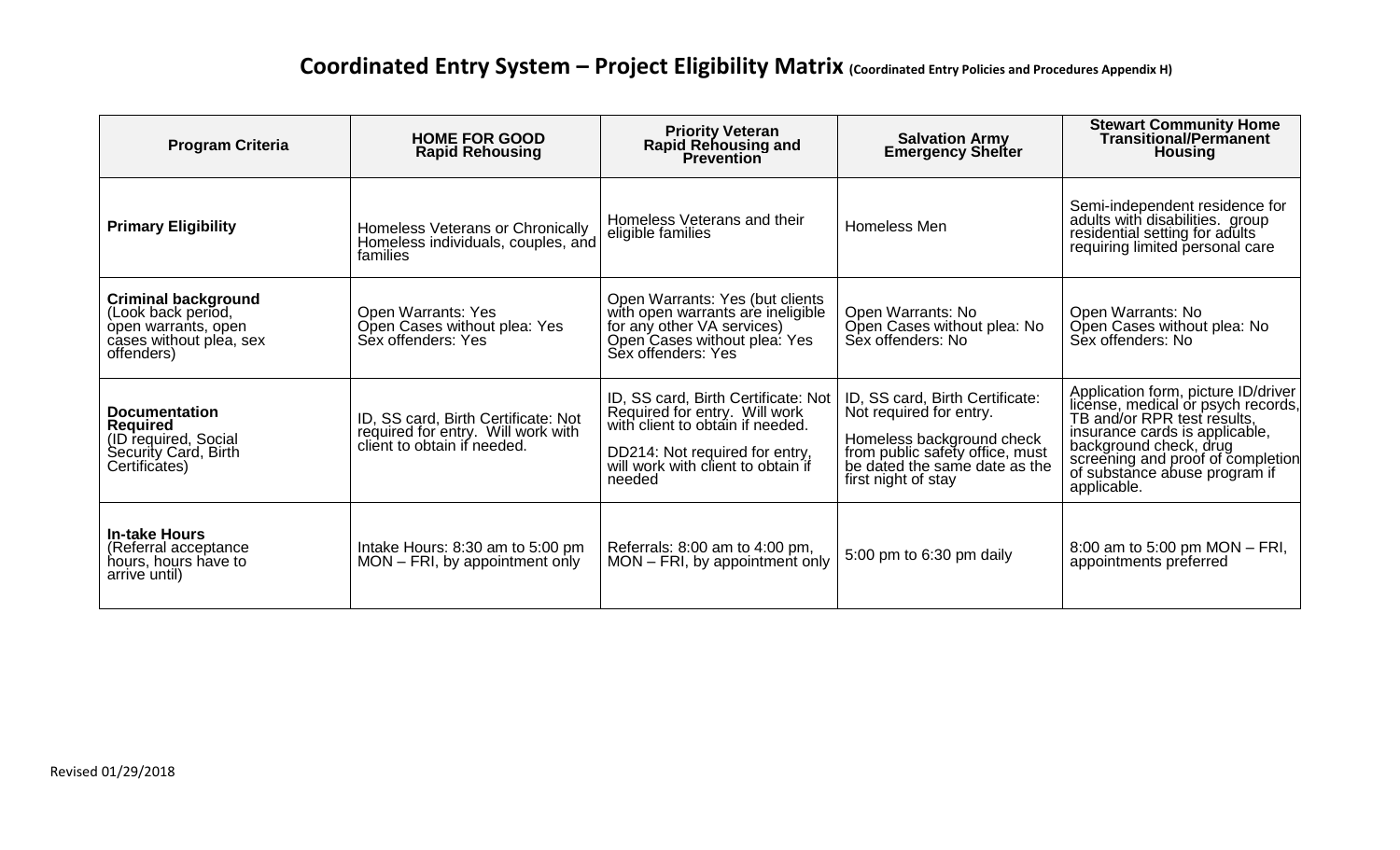| <b>DI Accessible</b><br>(Wheelchair, Service<br>Animals, Hear/Visual<br>Impairment, Elevator) | Wheelchair accessible: Yes<br>Service Animals: Yes-must have<br>certification or documentation.<br>Therapy Animals: Yes-must have<br>certification or documentation<br>Hear/Visual Impairment: Both ok<br>as long as client has full self<br>mobility | <b>Wheelchair: Yes</b><br><b>Service Animals: Yes</b><br><b>Therapy Animals: Yes</b><br>Hear/Visual Impairment: Both ok<br>as long as client has full self<br>mobility<br>Elevator: Yes | Wheelchair: No<br>Service Animals: No<br><b>Therapy Animals: No</b><br>Hear/Visual Impairment: Yes<br>as long as client has full self<br>mobility<br>Elevator: No                                      | <b>Wheelchair: Yes</b><br><b>Service Animals: Yes</b><br><b>Therapy Animals: Yes</b><br>Hear/Visual Impairment: Yes<br>as long as client has full self<br>mobility<br>Elevatór: No                                                                                            |
|-----------------------------------------------------------------------------------------------|-------------------------------------------------------------------------------------------------------------------------------------------------------------------------------------------------------------------------------------------------------|-----------------------------------------------------------------------------------------------------------------------------------------------------------------------------------------|--------------------------------------------------------------------------------------------------------------------------------------------------------------------------------------------------------|-------------------------------------------------------------------------------------------------------------------------------------------------------------------------------------------------------------------------------------------------------------------------------|
| <b>Gender Identification</b><br>(Transition/Transgendered<br>Individuals)                     | Transition/Transgendered: yes                                                                                                                                                                                                                         | Transition/Transgendered: Yes                                                                                                                                                           | Transition/Transgendered: No                                                                                                                                                                           | Transitioning/Transgendered No                                                                                                                                                                                                                                                |
| <b>Sobriety</b><br>(Under the influence)                                                      | n/a                                                                                                                                                                                                                                                   | Eligible for services but intake or<br>subsequent meetings will be<br>rescheduled if client is actively<br>intoxicated.                                                                 | Will be turned away if they<br>show up for intake and are<br>actively intoxicated. There is<br>zero tolerance for drug and<br>alcohol consumption and<br>residents must submit to<br>frequent testing. | Must maintain sobriety                                                                                                                                                                                                                                                        |
| <b>Ban/Out Until Staffed List</b>                                                             | Ban list for those that have<br>threatened staff, acts of violence,<br>drug use on premises. No<br>expiration date for removal from<br>ban list.                                                                                                      | Client's case will be closed and<br>not reopened if they have<br>directly threatened staff.                                                                                             | Ban list for those that have<br>threatened staff, acts of<br>violence, drug use on<br>premises. No expiration date<br>for removal from ban list.                                                       | Ban list for those that have<br>threatened staff, acts of violence,<br>drug use on premises. No<br>expiration date for removal from<br>ban list.                                                                                                                              |
| <b>Average Length of Stay</b><br>(Extensions Permitted &<br>Reasons)                          | Must continuously homeless for a<br>year or more or have had at least<br>four episodes of homelessness in<br>a three year                                                                                                                             | n/a                                                                                                                                                                                     | 90 days, Extension is<br>reviewed at 30/60 mark and<br>determined by behavior while<br>in shelter and progress of<br>case plan                                                                         | 90 days, Extension is reviewed<br>at 30/60 mark and determined<br>by behavior while in shelter and<br>progress of case plan.<br>Residents can become<br>"permanent" if there is no place<br>for them to go as long as they<br>follow the rules and guidelines of<br>the home. |
| <b>Bed count</b>                                                                              | n/a                                                                                                                                                                                                                                                   | n/a                                                                                                                                                                                     | 37                                                                                                                                                                                                     | Men: 33<br>Women: 17<br>TOTAL: 50                                                                                                                                                                                                                                             |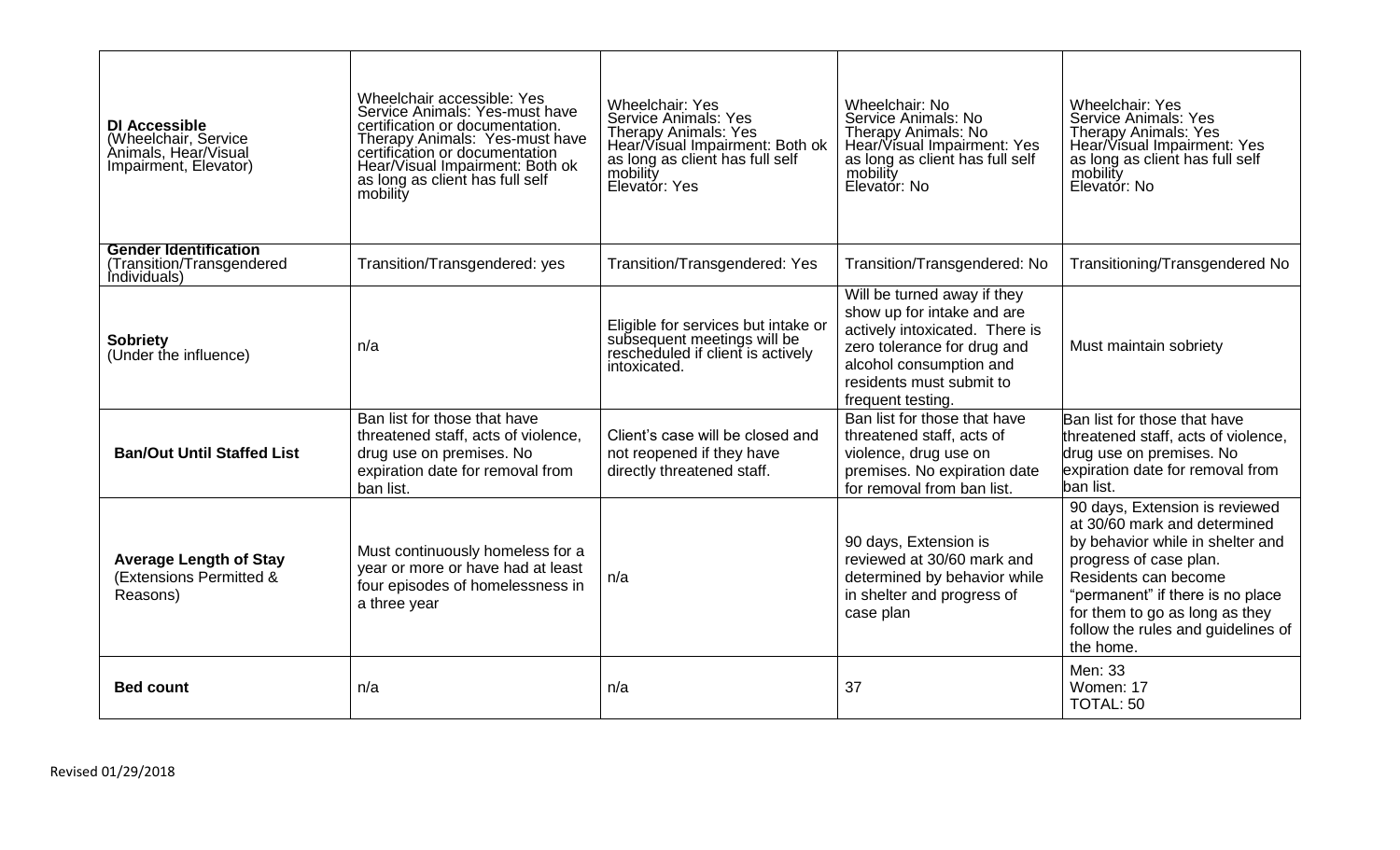| Unable to self-care                                                 | Not eligible                                                                                                                                                                                                                                                                                                           | Not eligible                                                                                              | Not eligible                                                                                                                                                     | Not eligible                                                                                                                   |
|---------------------------------------------------------------------|------------------------------------------------------------------------------------------------------------------------------------------------------------------------------------------------------------------------------------------------------------------------------------------------------------------------|-----------------------------------------------------------------------------------------------------------|------------------------------------------------------------------------------------------------------------------------------------------------------------------|--------------------------------------------------------------------------------------------------------------------------------|
| 30 day out of programs<br>policy                                    | n/a                                                                                                                                                                                                                                                                                                                    | n/a                                                                                                       | Once client is discharged for<br>any reason, must be out a<br>minimum of 30 days before re-<br>admittance.                                                       | Yes                                                                                                                            |
| 24 Hour Shelter & 3rd Shift<br><b>Workers</b>                       | n/a                                                                                                                                                                                                                                                                                                                    | n/a                                                                                                       | 24 Hr Shelter: No<br>Takes 3rd Shift Workers: No                                                                                                                 | 24 Hr Shelter: Yes<br><b>Takes 3rd Shift Workers: Yes</b>                                                                      |
| <b>Income</b>                                                       | Must be able to maintain housing<br>after placement                                                                                                                                                                                                                                                                    | Must be able to maintain<br>housing after placement                                                       | None needed to enter, but<br>all income must be<br>reported                                                                                                      | Income is preferred, sliding scale<br>based on ability to pay. Clients are<br>given a stipend from their disability<br>lincome |
| <b>Extra Criteria</b>                                               | Head of household suffers from<br>one or more disabling condition(s)<br>including a diagnosable substance<br>abuse disorder, severe and<br>persistent mental illness,<br>developmental disability or chronic<br>physical illness or disability, which<br>limit their ability to perform activities<br>of daily living. | Participants may be eligible<br>with Dishonorable or Other<br>Than Honorable discharges<br>Serves AL & GA | Clients are not allowed to<br>keep non-working vehicles<br>on the premises. All<br>working vehicles must<br>have up to date tags,<br>insurance and registration. | Residents are not allowed to have<br>personal vehicles on the premises.                                                        |
| <b>Program Point of Contact</b><br><b>Telephone</b><br><b>Email</b> |                                                                                                                                                                                                                                                                                                                        |                                                                                                           |                                                                                                                                                                  | Kara VinZant, CEO<br>706.327.2707<br>kvinzant@sch-info.org<br>Melissa Buice, Marketing<br>mbuice@sch-info.org                  |
| <b>Date Last Updated</b><br><b>Person Updated</b>                   | 08/09/2017<br><b>T</b> Gallups                                                                                                                                                                                                                                                                                         | 07/21/17<br>M Shoemaker                                                                                   | 07/06/17<br>Rev. M David                                                                                                                                         | 11/21/17<br><b>K</b> VinZant                                                                                                   |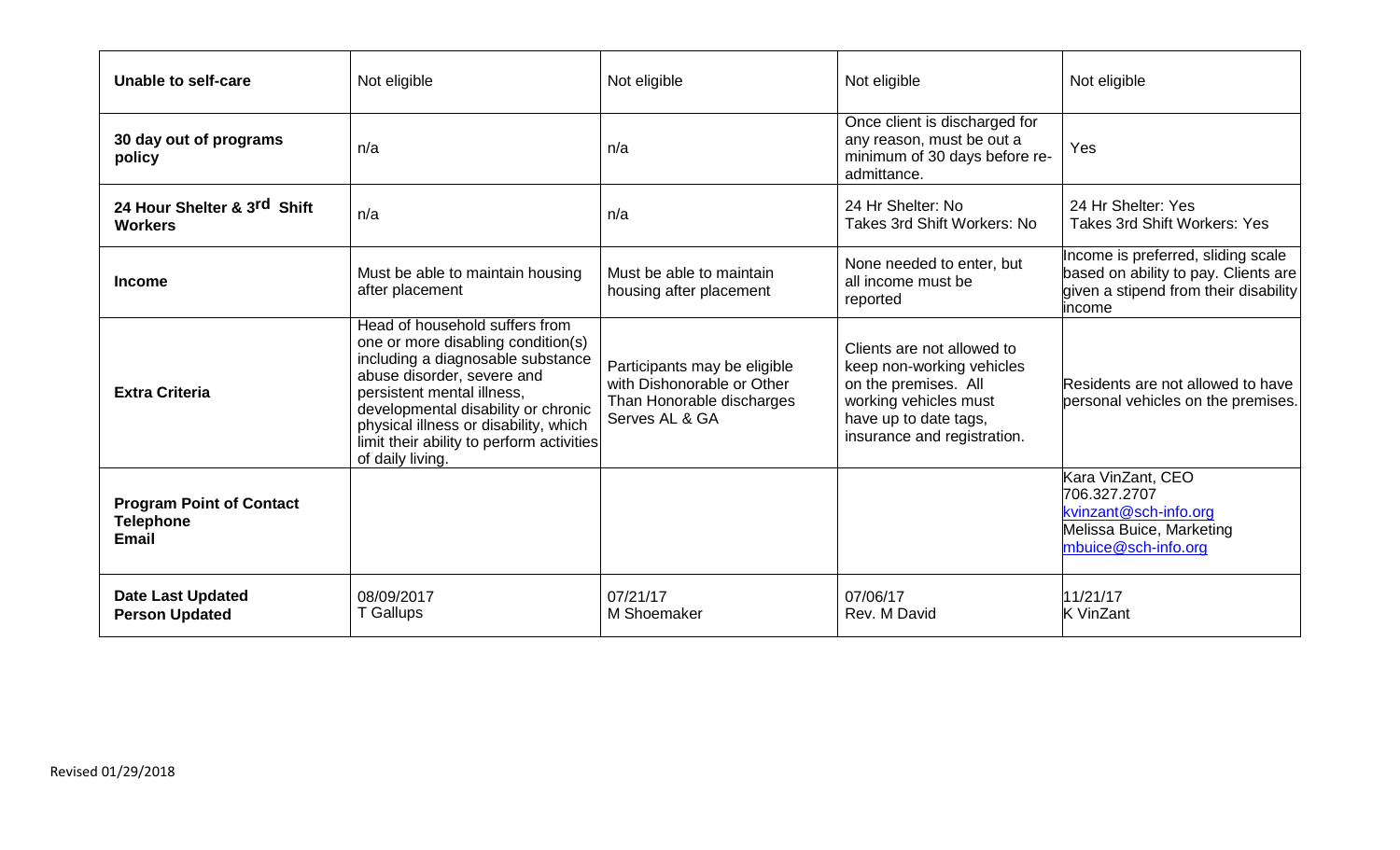| <b>Program Criteria</b>                                                                                          | <b>Grace House</b><br><b>Emergency Shelter</b>                                                                          | <b>Trinity House</b><br><b>Emergency Shelter</b>                                                                | Virginia D Jackson Home<br>(Open Door Community House)<br><b>Transitional Housing</b>                                            | <b>Welcome Home</b><br>(Open Door Community House)<br>Rapid Rehousing/Supportive<br>Housing      |
|------------------------------------------------------------------------------------------------------------------|-------------------------------------------------------------------------------------------------------------------------|-----------------------------------------------------------------------------------------------------------------|----------------------------------------------------------------------------------------------------------------------------------|--------------------------------------------------------------------------------------------------|
| <b>Primary Eligibility</b>                                                                                       | Shelter for homeless men                                                                                                | Shelter for homeless women<br>(including women with children)                                                   | Transitional home for verifiably<br>homeless unaccompanied<br>women                                                              | Rapid-Rehousing for women with<br>children.                                                      |
| <b>Criminal background</b><br>(Look back period,<br>open warrants, open<br>cases without plea, sex<br>offenders) | <b>Open Warrants: Yes</b><br>Open Cases without plea: Yes<br>Sex offenders: Yes<br>*No questions asked*                 | <b>Open Warrants: Yes</b><br>Open Cases without plea: Yes<br>Sex offenders: Yes<br>*No questions asked*         | Open Warrants: No<br>Open Cases without plea:<br>Depends on Charge<br>Sex offenders: No                                          | Open Warrants: No<br>Open Cases without plea: Yes<br>Sex offenders: Yes                          |
| <b>Documentation</b><br><b>Required</b><br>(ID required, Social<br>Security Card, Birth<br>Certificates)         | ID, SS card, Birth Certificate: Not<br>required for entry. Will work with<br>client to obtain if needed.                | ID, SS card, Birth Certificate: Not<br>required for entry. Will work with<br>client to obtain if needed.        | Application form,<br>ID, SS card, Birth Certificate:<br>Not required for entry. Will<br>work with client to obtain if<br>needed. | Application form, picture ID/driver<br>license, homeless verification<br>letter, proof of income |
| <b>In-take Hours</b><br>(Referral acceptance<br>hours, hours have to<br>arrive until)                            | 7:00 am to 2:30 pm $MON - FRI$<br>@SafeHouse                                                                            | 7:00 am to 2:30 pm $MON - FRI$<br>@SafeHouse                                                                    | 8:00 am to 5:00 pm MON - FRI,<br>by appointment only                                                                             | 8:00 am to 5:00 pm MON - FRI,<br>by appointment only                                             |
| <b>DI Accessible</b><br>(Wheelchair, Service<br>Animals, Hear/Visual<br>Impairment, Elevator)                    | Wheelchair accessible: Yes<br><b>Service Animals: Yes</b><br><b>Therapy Animals: Yes</b><br>Hear/Visual Impairment: Yes | Wheelchair accessible: No<br>Service Animals: Yes<br><b>Therapy Animals: Yes</b><br>Hear/Visual Impairment: Yes | Wheelchair accessible: Yes<br>Service Animals: No<br>Therapy Animals: No<br>Hear/Visual Impairment: Yes                          | Scattered site housing, will vary<br>upon placement and landlord                                 |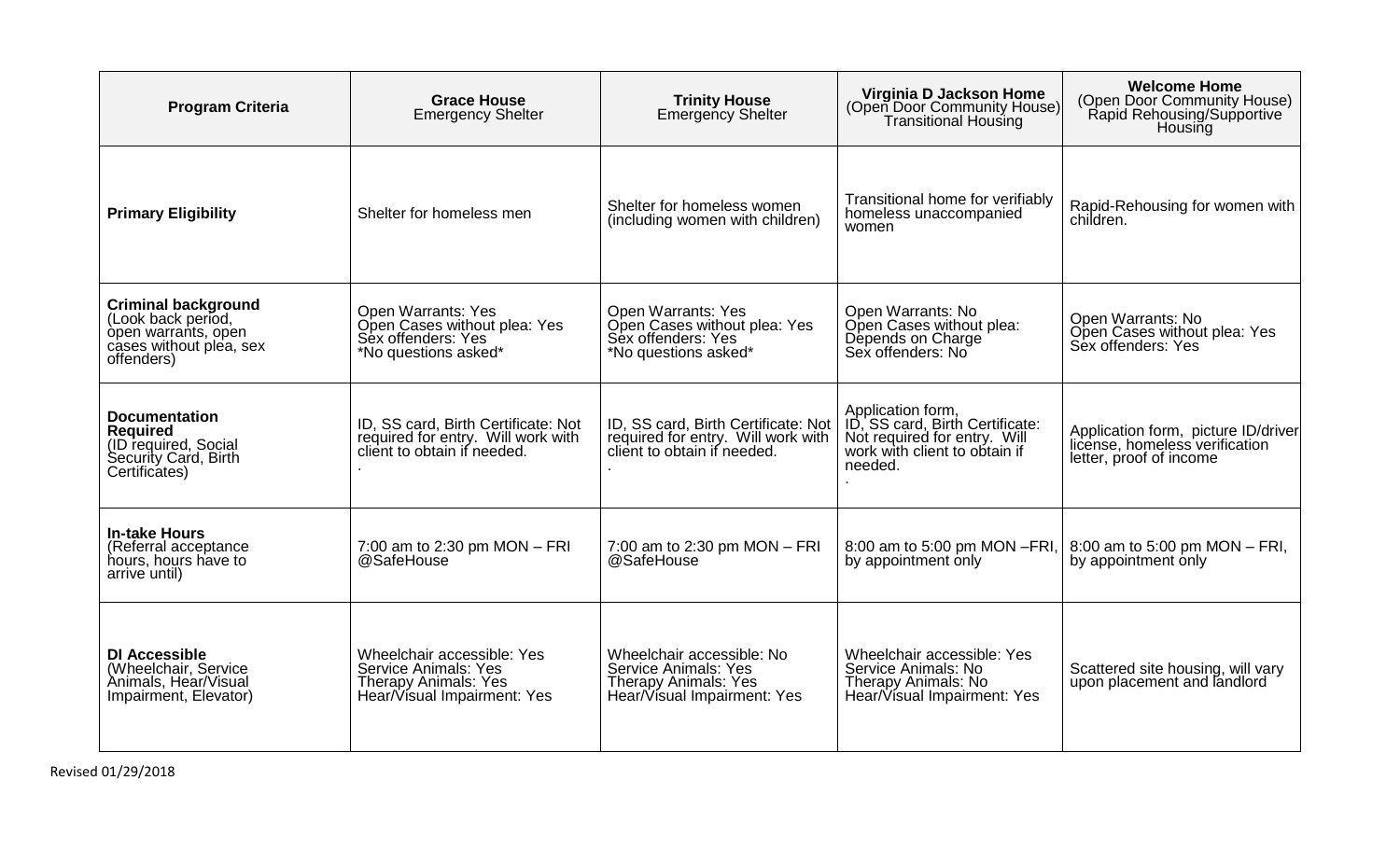| <b>Gender Identification</b><br>(Transition/Transgendered)           | <b>No</b>                                                                                                                                                                  | <b>No</b>                                                                                                                                                                      | <b>No</b>                                                                                                                                        | Yes                                                                                                                                              |
|----------------------------------------------------------------------|----------------------------------------------------------------------------------------------------------------------------------------------------------------------------|--------------------------------------------------------------------------------------------------------------------------------------------------------------------------------|--------------------------------------------------------------------------------------------------------------------------------------------------|--------------------------------------------------------------------------------------------------------------------------------------------------|
| <b>Sobriety</b><br>(Under the influence)                             | Will be turned away if they show up<br>for intake and are actively<br>intoxicated. Must maintain sobriety                                                                  | Will be turned away if they show<br>up for intake and are actively<br>intoxicated. Must maintain<br>sobriety                                                                   | Will be turned away if they<br>show up for intake and are<br>actively intoxicated. Must<br>maintain sobriety                                     | Will be turned away if they show<br>up for intake and are actively<br>intoxicated. Must maintain<br>sobriety                                     |
| <b>Ban/Out Until Staffed List</b>                                    | 7 day to 6 month suspension list<br>for those that have threatened<br>staff, acts of violence, drug use<br>on premises. All are eligible for<br>re-entry after suspension. | 7 day to 6 month suspension<br>list for those that have<br>threatened staff, acts of<br>violence, drug use on<br>premises. All are eligible for re-<br>entry after suspension. | Ban list for those that have<br>threatened staff, acts of<br>violence, drug use on<br>premises. No expiration date<br>for removal from ban list. | Ban list for those that have<br>threatened staff, acts of violence,<br>drug use on premises. No<br>expiration date for removal from<br>ban list. |
| <b>Average Length of Stay</b><br>(Extensions Permitted &<br>Reasons) | 150 days, Extension is reviewed<br>weekly and is determined by<br>behavior while in shelter and<br>progress of case plan.                                                  | 150 days, Extension is reviewed<br>weekly and is determined by<br>behavior while in shelter and<br>progress of case plan.                                                      | Up to 1 year                                                                                                                                     | Housed w/in 30 days<br>Assistance up to 6 months                                                                                                 |
| <b>Bed count</b>                                                     | 48                                                                                                                                                                         | 24                                                                                                                                                                             | 12                                                                                                                                               | n/a                                                                                                                                              |
| Unable to self-care                                                  | Not eligible                                                                                                                                                               | Not eligible                                                                                                                                                                   | Not eligible                                                                                                                                     | Not eligible                                                                                                                                     |
| 30 day out of programs<br>policy                                     | N/A                                                                                                                                                                        | N/A                                                                                                                                                                            | Yes                                                                                                                                              | Yes                                                                                                                                              |
| 24 Hour Shelter & 3rd Shift<br><b>Workers</b>                        | 24 Hr Shelter: Yes<br><b>Takes 3rd Shift Workers: Yes</b>                                                                                                                  | 24 Hr Shelter: Yes<br><b>Takes 3rd Shift Workers: Yes</b>                                                                                                                      | 24 Hr Shelter: Yes<br><b>Takes 3rd Shift Workers: Yes</b>                                                                                        | n/a                                                                                                                                              |
| <b>Income</b>                                                        | None needed to enter, must work<br>to obtain income while in program                                                                                                       | None needed to enter, must<br>work to obtain income while in<br>program                                                                                                        | None needed to enter,<br>must work to obtain<br>income while in program                                                                          | None needed to enter, must<br>secure sustainable income<br>necessary to maintain independent<br>housing while in program                         |
| <b>Extra Criteria</b>                                                |                                                                                                                                                                            | Male children who are<br>prepubescent and up to age<br>12 may be accepted                                                                                                      |                                                                                                                                                  | Eligible clients must have barriers<br>to securing or maintain permanent<br>housing.                                                             |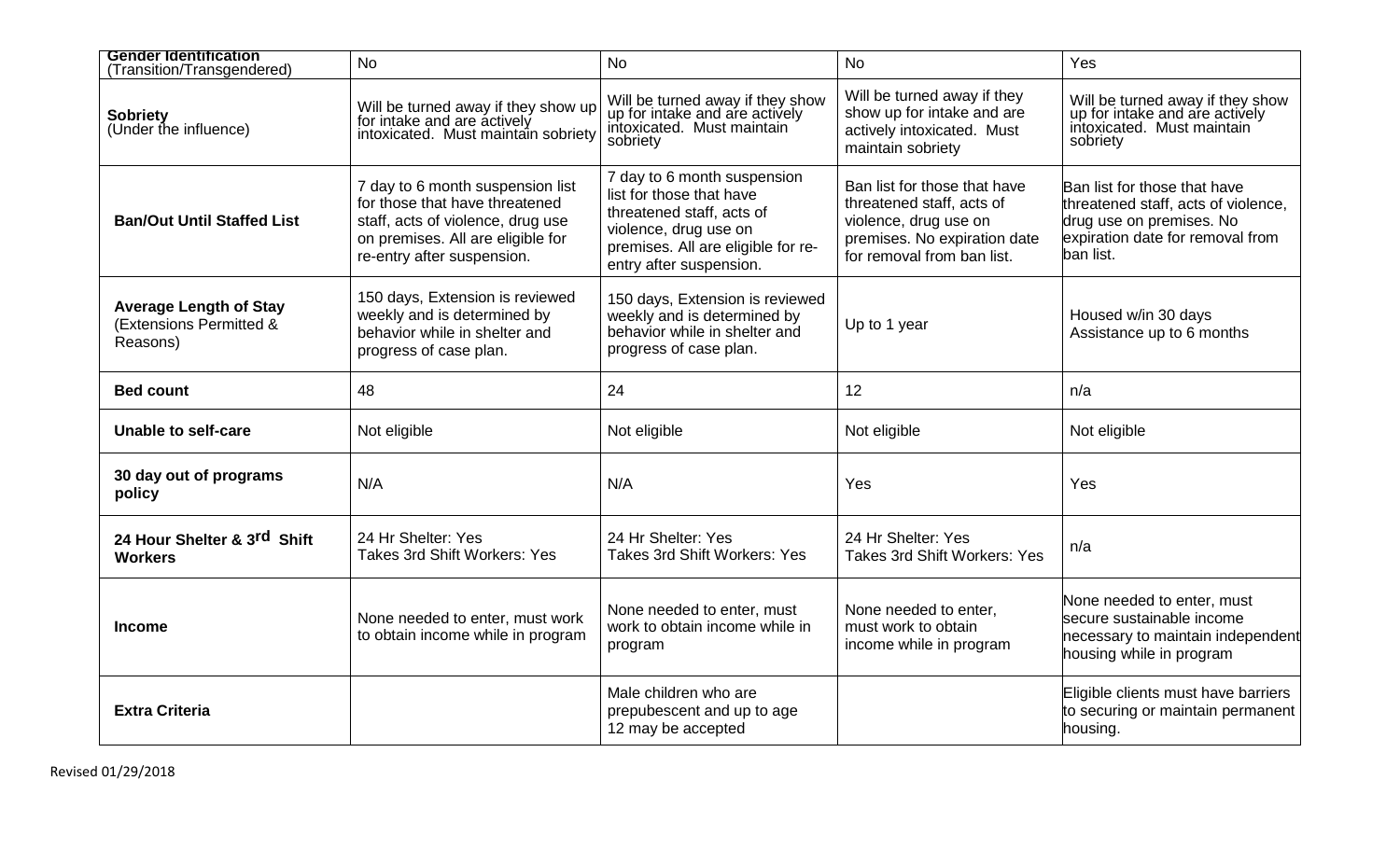| <b>Program Point of Contact</b><br><b>Telephone</b><br><b>Email</b> | <b>Charles Jefferies</b> | <b>Charles Jefferies</b> |          |             |
|---------------------------------------------------------------------|--------------------------|--------------------------|----------|-------------|
| Date Last Updated                                                   | 11/22/17                 | 11/22/17                 | 06/22/17 | 06/06/17    |
| <b>Person Updated</b>                                               | N Richardson             | N Richardson             | A Powell | C Feliciano |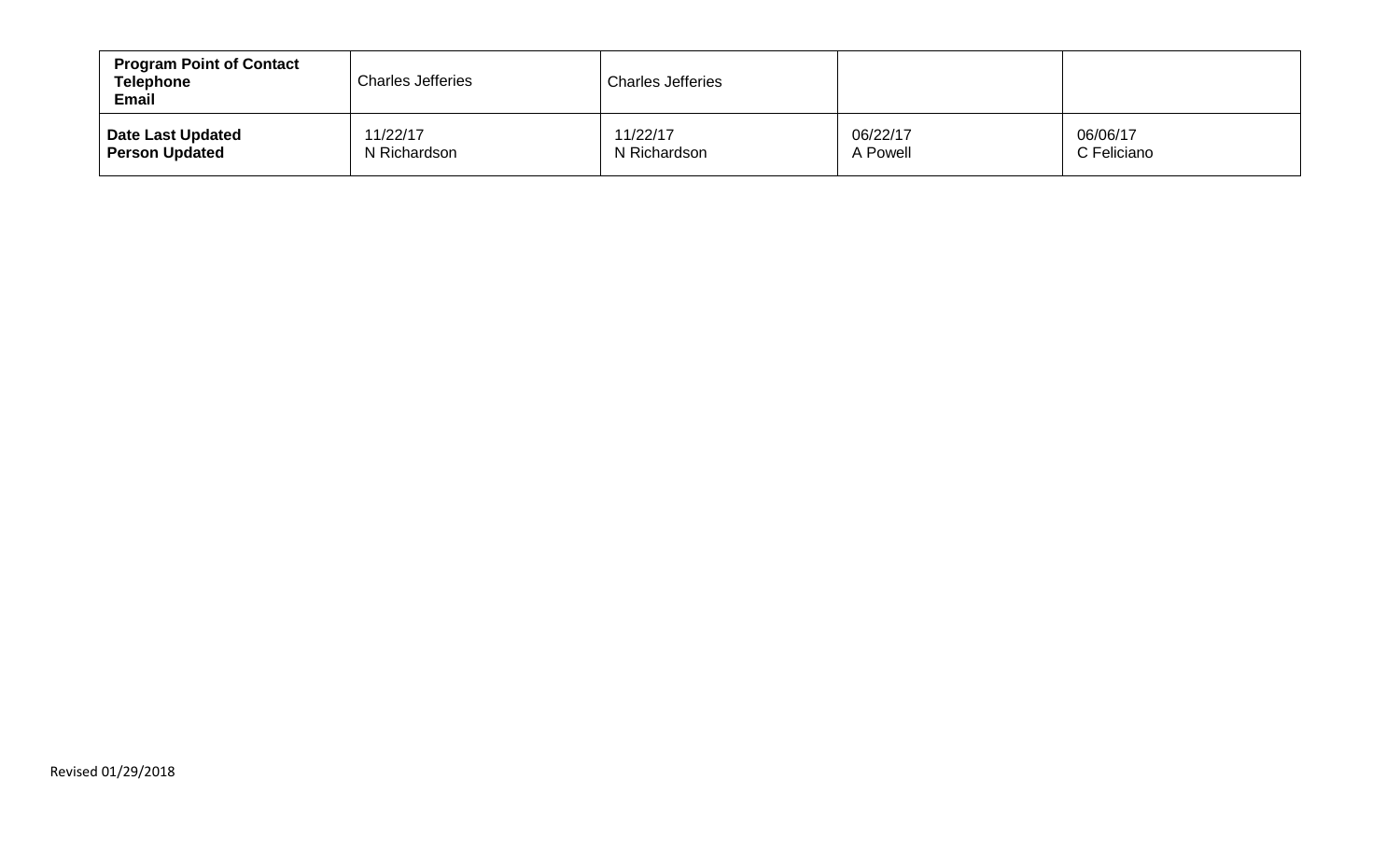| <b>Program Criteria</b>                                                                                          | House of T.I.M.E<br>(Phase $1-4$ )<br><b>Transitional Housing</b>                                                                | House of T.I.M.E<br>(Homeless to a Home I, II, & III)<br>Permanent Supportive Housing                                                  | House of T.I.M.E<br>(Homeless to a Home W/<br>Children)<br><b>Permanent Supportive</b><br><b>Housing</b>                                | <b>Valley Interfaith Promise (VIP)</b><br>Transitional Housing                                                                                                                         |
|------------------------------------------------------------------------------------------------------------------|----------------------------------------------------------------------------------------------------------------------------------|----------------------------------------------------------------------------------------------------------------------------------------|-----------------------------------------------------------------------------------------------------------------------------------------|----------------------------------------------------------------------------------------------------------------------------------------------------------------------------------------|
| <b>Primary Eligibility</b>                                                                                       | Residential Treatment Program for<br>homeless women with alcohol/drug<br>disorder and/or mental illness                          | Homeless women with mental<br>health illness and/or alcohol/drug<br>disorder                                                           | Homeless women with children<br>with mental health illness<br>and/or alcohol/drug disorder                                              | <b>Homeless Families</b>                                                                                                                                                               |
| <b>Criminal background</b><br>(Look back period,<br>open warrants, open<br>cases without plea, sex<br>offenders) | Open Warrants: No<br>Open Cases without plea: Yes<br>Sex offenders: No                                                           | Open Warrants: No<br>Open Cases without plea: Yes<br>Sex offenders: No                                                                 | Open Warrants: No<br>Open Cases without plea: Yes<br>Sex offenders: No                                                                  | Open Warrants: No<br>Open Cases without plea: No<br>Sex offenders: No                                                                                                                  |
| <b>Documentation</b><br><b>Required</b><br>(ID required, Social<br>Security Card, Birth<br>Certificates)         | Application form                                                                                                                 | Application form                                                                                                                       | Application form                                                                                                                        | Birth certificate, social security<br>card, proof of income, picture<br>ID/driver license, proof of legal<br>status, criminal background<br>check, drug screening, marriage<br>license |
| <b>In-take Hours</b><br>(Referral acceptance<br>hours, hours have to<br>arrive until)                            | 9:00 am to 5:00 pm MON - THUR,<br>9:00 am to 2:00 pm FRI<br>Telephone interview after complete<br>application packet is received | 9:00 am to 5:00 pm MON -<br>THUR,<br>9:00 am to 2:00 pm FRI<br>Telephone interview after<br>complete application packet is<br>received | 9:00 am to 5:00 pm MON -<br>THUR,<br>9:00 am to 2:00 pm FRI,<br>telephone interview after<br>complete application packet is<br>received | 9:00 am to 5:00 pm MON - THU<br>By appointment only (client<br>requesting service must make<br>call, no third-party/on-behalf calls)                                                   |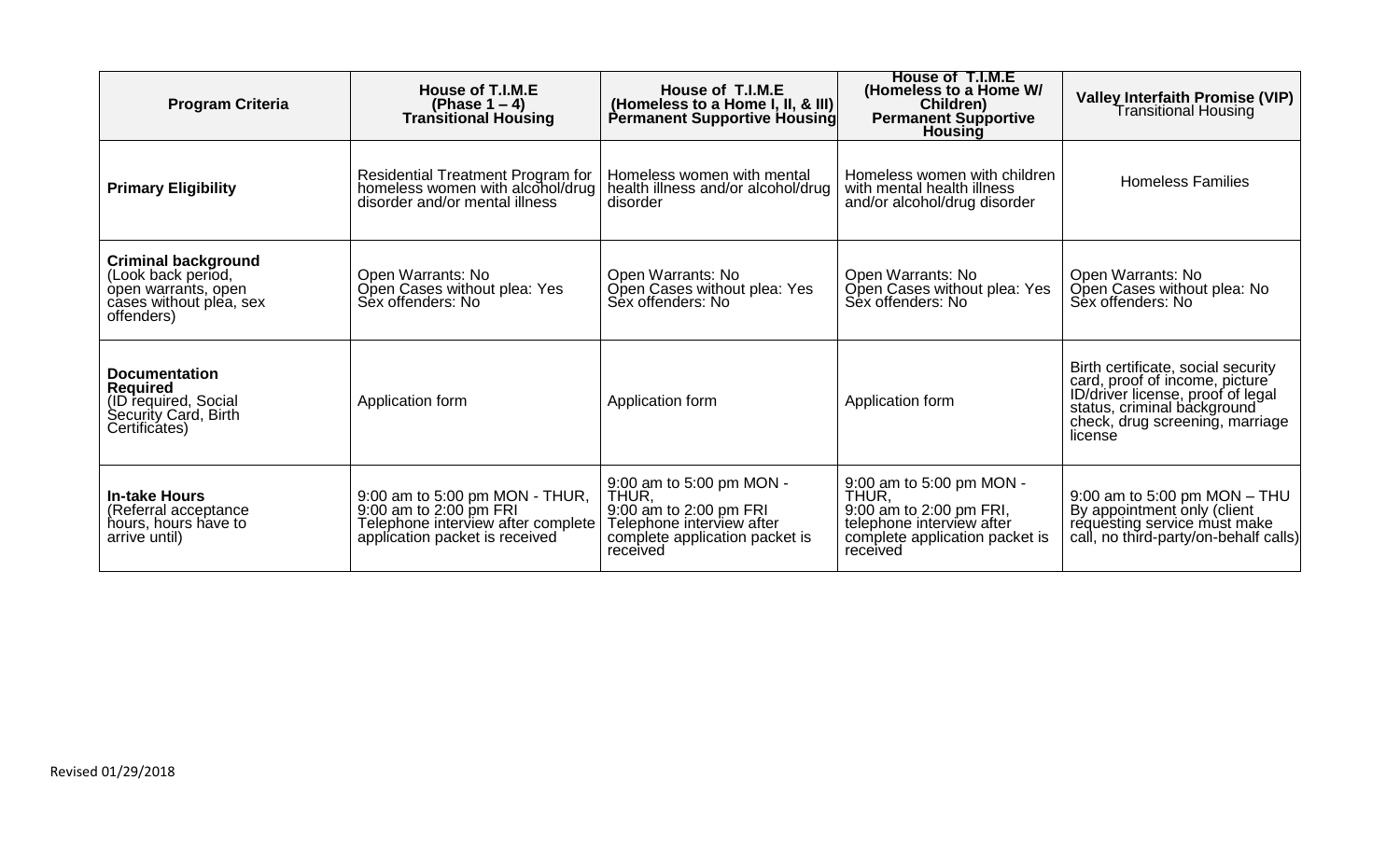| <b>DI Accessible</b><br>(Wheelchair, Service<br>Animals, Hear/Visual<br>Impairment, Elevator) | Wheelchair accessible: Yes<br><b>Service Animals: Yes</b><br><b>Therapy Animals: Yes</b><br>Hear/Visual Impairment: Both ok<br>as long as client has full self<br>mobility | Wheelchair accessible: Yes<br><b>Service Animals: Yes</b><br><b>Therapy Animals: Yes</b><br>Hear/Visual Impairment: Both ok<br>as long as client has full self<br>mobility | Wheelchair accessible: Yes<br><b>Service Animals: Yes</b><br><b>Therapy Animals: Yes</b><br>Hear/Visual Impairment: Both<br>0k<br>as long as client has full self<br>mobility | Wheelchair accessible: ??<br>Service Animals: ??.<br>Therapy Animals: ??<br>Hear/Visual Impairment: <sup>2?</sup>                                |
|-----------------------------------------------------------------------------------------------|----------------------------------------------------------------------------------------------------------------------------------------------------------------------------|----------------------------------------------------------------------------------------------------------------------------------------------------------------------------|-------------------------------------------------------------------------------------------------------------------------------------------------------------------------------|--------------------------------------------------------------------------------------------------------------------------------------------------|
| <b>Gender Identification</b><br>(Transition/Transgendered)                                    | Transition/Transgendered: Only if<br>female at birth                                                                                                                       | Transition/Transgendered: Only if<br>female at birth                                                                                                                       | Transition/Transgendered: Only<br>if female at birth                                                                                                                          | Transition/Transgendered: ??                                                                                                                     |
| <b>Sobriety</b><br>(Under the influence)                                                      | Cannot be actively using, Sobriety<br>must be maintained after entrance                                                                                                    | Cannot be actively using,<br>Sobriety MUST be maintained<br>after entrance                                                                                                 | Cannot be actively using,<br>Sobriety MUST be maintained<br>after entrance                                                                                                    | Will be turned away if they show<br>up for intake and are actively<br>intoxicated. Must maintain<br>sobriety while enrolled                      |
| <b>Ban/Out Until Staffed List</b>                                                             | Ban list for those that have<br>threatened staff, acts of violence,<br>drug use on premises.<br>Expiration date for removal from<br>ban list: No                           | Ban list for those that have<br>threatened staff, acts of<br>violence, drug use on premises.<br>Expiration date for removal<br>from ban list: No                           | Ban list for those that have<br>threatened staff, acts of<br>violence, drug use on<br>premises.<br>Expiration date for removal<br>from ban list: No                           | Ban list for those that have<br>threatened staff, acts of<br>violence, drug use on premises.<br>No expiration date for removal<br>from ban list. |
| <b>Average Length of Stay</b><br>(Extensions Permitted &<br>Reasons)                          | 9 months to 2 years                                                                                                                                                        | Indefinitely                                                                                                                                                               | Indefinitely                                                                                                                                                                  | $\overline{??}$                                                                                                                                  |
| <b>Bed count</b>                                                                              | 24                                                                                                                                                                         | Combined Total of 30 beds for Homeless to a Home Programs                                                                                                                  |                                                                                                                                                                               | 14                                                                                                                                               |
| <b>Unable to self-care</b>                                                                    | Not eligible                                                                                                                                                               | Not eligible                                                                                                                                                               | Not eligible                                                                                                                                                                  | Not eligible                                                                                                                                     |
| 30 day out of programs<br>policy                                                              | Aftercare                                                                                                                                                                  | n/a                                                                                                                                                                        | n/a                                                                                                                                                                           | $\overline{?}$                                                                                                                                   |
| 24 Hour Shelter & 3rd Shift<br><b>Workers</b>                                                 | 24 hour shelter: No<br>3rd Shift: Yes                                                                                                                                      | 24 hour shelter: No<br>3rd Shift: Yes                                                                                                                                      | 24 hour shelter: No<br>3rd Shift: Yes                                                                                                                                         | n/a                                                                                                                                              |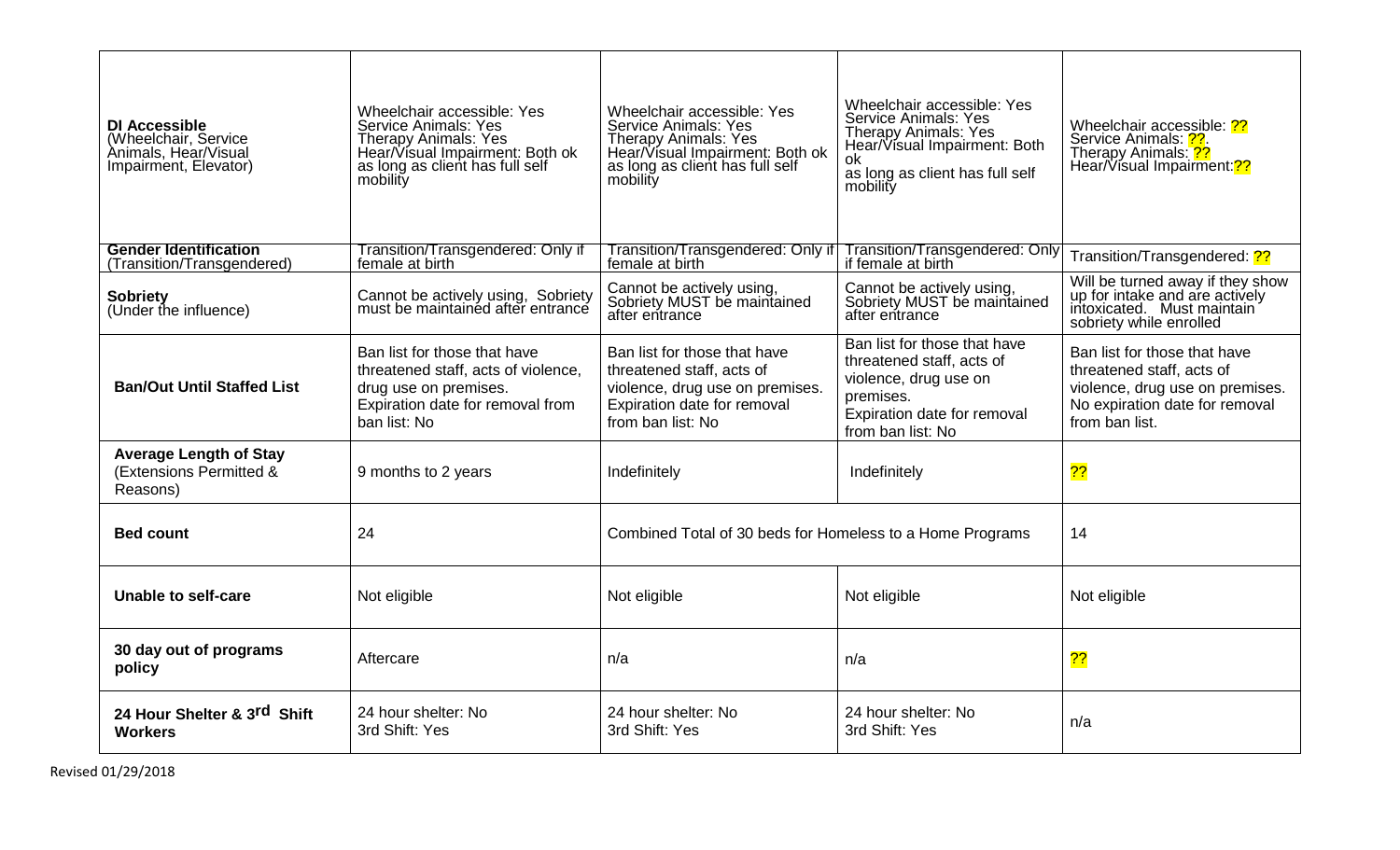| <b>Income</b>                                                       | None                                                                                   | None                                                                                                        | None                                                                                                                                   | Must be able to maintain housing<br>after placement                                                                                                                                                               |
|---------------------------------------------------------------------|----------------------------------------------------------------------------------------|-------------------------------------------------------------------------------------------------------------|----------------------------------------------------------------------------------------------------------------------------------------|-------------------------------------------------------------------------------------------------------------------------------------------------------------------------------------------------------------------|
| <b>Extra Criteria</b>                                               | Female, 18/older, homeless,<br>substance abuse history ok, mental<br>health history ok | Female, 18/older, homeless,<br>disabling condition, mental<br>health history, substance<br>abuse history ok | Female is 18/older, children are<br>17/younger, homeless, disabling<br>condition, mental health history,<br>substance abuse history ok | Local homeless families with<br>children (accepted families can<br>consist of no more than 14<br>people.) Victims of domestic<br>violence are not eligible.<br>Intake/interview process make<br>take several days |
| <b>Program Point of Contact</b><br><b>Telephone</b><br><b>Email</b> |                                                                                        |                                                                                                             |                                                                                                                                        |                                                                                                                                                                                                                   |
| <b>Date Last Updated</b><br><b>Person Updated</b>                   | 06/22/17<br><b>Cole</b>                                                                | 06/22/17<br>T Cole                                                                                          | 06/22/17<br>T Cole                                                                                                                     | 06/22/17<br>C Poole                                                                                                                                                                                               |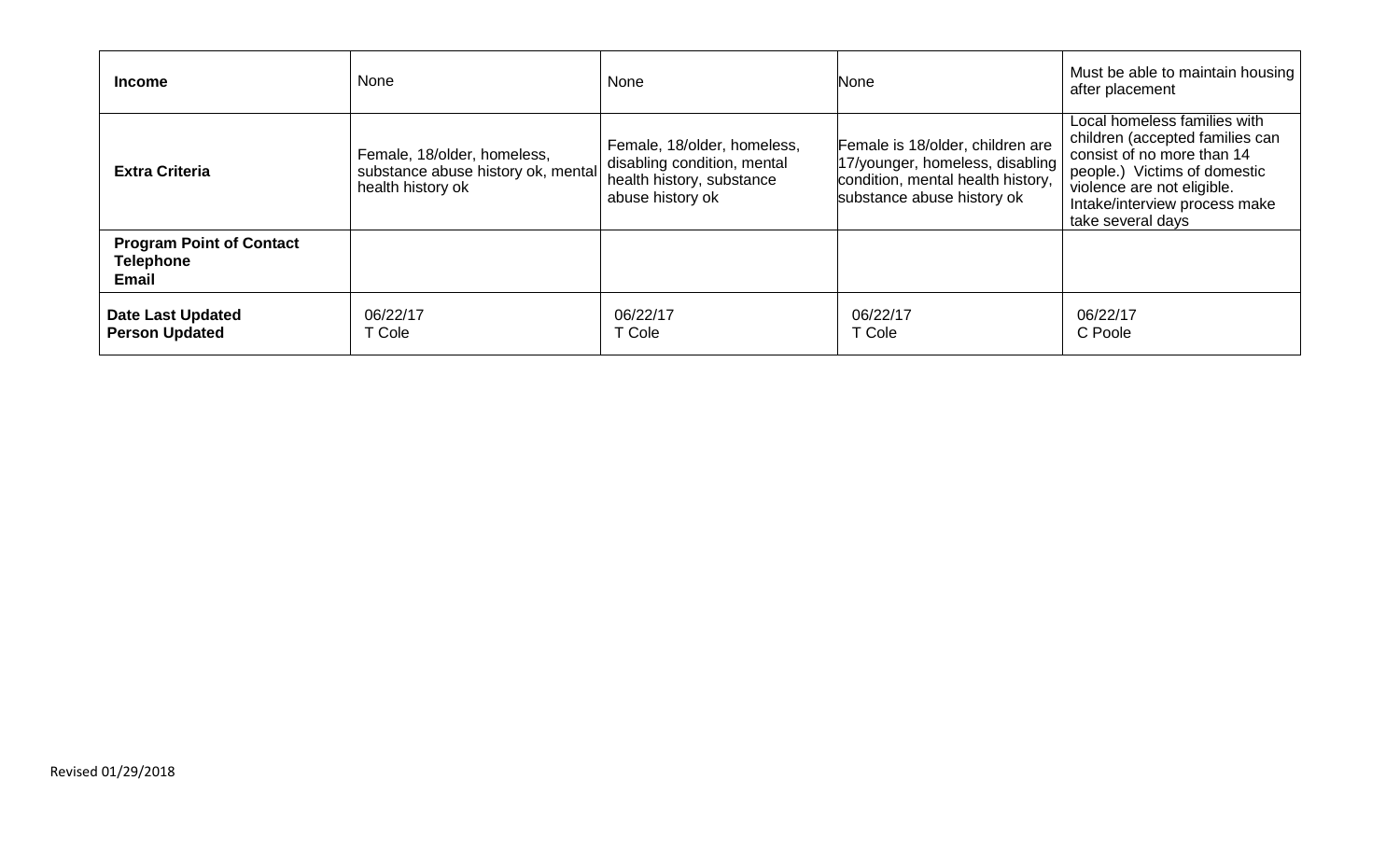| <b>Program Criteria</b>                                                                                          | <b>Volunteers of America Southeast</b><br><b>Rapid Rehousing and Prevention</b>                                                                                                         | <b>Homeless Resource Network</b><br><b>Rapid Rehousing for Shelter</b><br><b>Residents</b>                                            | <b>HOPWA</b>                                                                                                    | <b>Hope Harbour</b><br><b>Domestic Violence Shelter</b>                                                                                                                                                                                              |
|------------------------------------------------------------------------------------------------------------------|-----------------------------------------------------------------------------------------------------------------------------------------------------------------------------------------|---------------------------------------------------------------------------------------------------------------------------------------|-----------------------------------------------------------------------------------------------------------------|------------------------------------------------------------------------------------------------------------------------------------------------------------------------------------------------------------------------------------------------------|
| <b>Primary Eligibility</b>                                                                                       | Homeless Veterans and their<br>eligible families or Veterans facing<br>evictions.                                                                                                       | Persons experiencing<br>homelessness residing in<br>emergency shelter for 45 days<br>and already have income or are<br>work eligible. | HIV positive low income<br>persons.                                                                             | Domestic Violence Victims and<br>their children. Victims must be in<br>immediate danger and a recent<br>victim of domestic violence. To<br>be eligible for housing, clients<br>MUST be in shelter or other safe<br>location paid for by the shelter. |
| <b>Criminal background</b><br>(Look back period,<br>open warrants, open<br>cases without plea, sex<br>offenders) | <b>Open Warrants: Yes</b><br>Open Cases without plea: Yes<br>Sex offenders: Yes                                                                                                         | Open Warrants: No<br>Open Cases without plea: No<br>Sex offenders: Yes                                                                | <b>Open Warrants: Yes</b><br>Open Cases without plea: Yes<br>Sex offenders: Yes                                 | No background check required                                                                                                                                                                                                                         |
| <b>Documentation</b><br><b>Required</b><br>(ID required, Social<br>Security Card, Birth<br>Certificates)         | ID, SS card, Birth Certificate: Not<br>required for entry. Will work<br>with client to obtain if needed.<br>DD214: Not required for entry, will<br>work with client to obtain if needed | Letter from shelter verifying 45<br>day stay. ID, SS card, wage<br>inquiry, work history, proof of<br>income,                         | Proof of HIV status. ID, SS<br>card Not required for entry. Will<br>work with client to obtain if<br>needed.    | No documentation required                                                                                                                                                                                                                            |
| <b>In-take Hours</b><br>(Referral acceptance<br>hours, hours have to<br>arrive until)                            | Referrals: 8:00 am to 4:30 pm,<br>Monday - Friday                                                                                                                                       | Monday- Friday by appointment<br>Tuesday 9:00am to Noon walk-in.                                                                      | Walk-in or appointment,<br>however priority is given to<br>appointments.                                        | Crisis Line is answered 24 hours<br>a day/365 days a year.<br>Outreach office is open Monday -<br>Friday $8:30am - 5:00pm$                                                                                                                           |
| <b>DI Accessible</b><br>(Wheelchair, Service<br>Animals, Hear/Visual<br>Impairment, Elevator)                    | <b>Wheelchair: Yes</b><br><b>Service Animals: Yes</b><br><b>Therapy Animals: Yes</b><br>Hear/Visual Impairment: Both ok<br>as long as client has full self<br>mobility<br>Elevator: NA  | <b>Wheelchair: Yes</b><br>Service Animals: Yes<br>Therapy Animals: Yes<br>Hear/Visual Impairment: Yes<br>Elevator: N/A                | Wheelchair: Yes<br>Service Animals: Yes<br>Therapy Animals: Yes<br>Hear/Visual Impairment: Yes<br>Elevator: N/A | Wheelchair: Yes<br>Service Animals: Yes<br>Therapy Animals: Yes<br>Hear/Visual Impairment: Yes as<br>long as client can care for<br>themselves<br>Elevator: N/A                                                                                      |
| <b>Gender Identification</b><br>(Transition/Transgendered)                                                       | Transition/Transgendered: yes                                                                                                                                                           | Transition/Transgendered: Yes                                                                                                         |                                                                                                                 | Transition/Transgendered: Yes   Transition/Transgendered: Yes                                                                                                                                                                                        |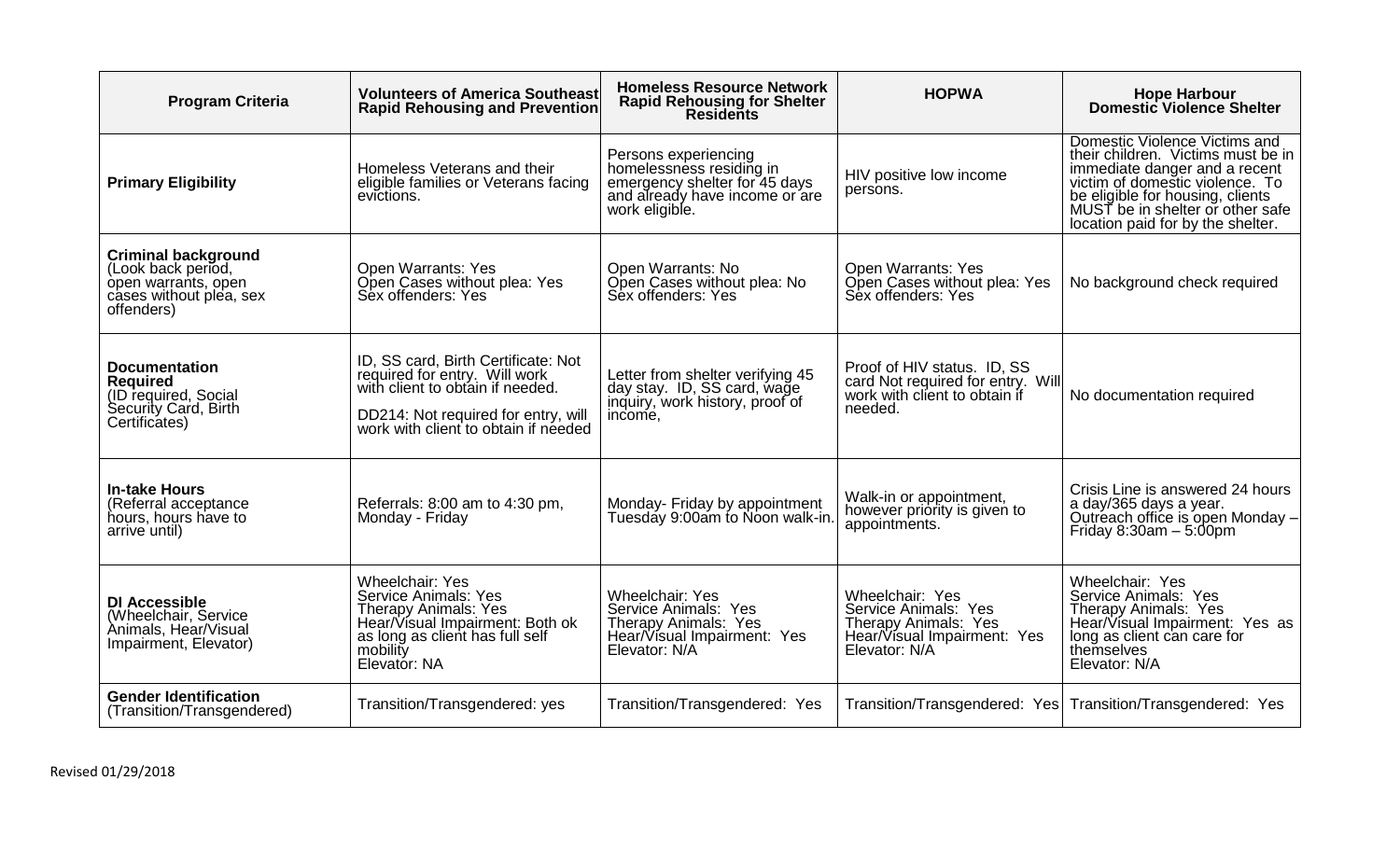| <b>Sobriety</b><br>(Under the influence)                             | Will be turned away if they show up<br>for intake and are actively<br>intoxicated. No requirement of<br>sobriety or testing for program<br>requirements. | Will be turned away if they show<br>up for intake and are actively<br>intoxicated.                                              | Will be turned away if they<br>show up for intake and are<br>actively intoxicated.                                              | Eligible for services (cannot<br>actively use on site)                                                                                                                                                                                                                                                         |
|----------------------------------------------------------------------|----------------------------------------------------------------------------------------------------------------------------------------------------------|---------------------------------------------------------------------------------------------------------------------------------|---------------------------------------------------------------------------------------------------------------------------------|----------------------------------------------------------------------------------------------------------------------------------------------------------------------------------------------------------------------------------------------------------------------------------------------------------------|
| <b>Ban/Out Until Staffed List</b>                                    | n/a                                                                                                                                                      | Ban list for those that have<br>threatened staff, acts of<br>violence, etc.<br>Expiration date for removal<br>from ban list: No | Ban list for those that have<br>threatened staff, acts of<br>violence, etc.<br>Expiration date for removal<br>from ban list: No | Ban list if threatened staff or other<br>residents, acts of violence in the<br>shelter, disclosing the location of<br>the shelter.<br>Expiration date for removal from<br>ban list: For safety of other shelter<br>residents, banned clients may not<br>return but may be assisted through<br>Outreach office. |
| <b>Average Length of Stay</b><br>(Extensions Permitted &<br>Reasons) | n/a                                                                                                                                                      | N/A                                                                                                                             | N/A                                                                                                                             | 30 - 90+ days, dependent upon<br>client needs                                                                                                                                                                                                                                                                  |
| <b>Bed count</b>                                                     | n/a                                                                                                                                                      | N/A                                                                                                                             | N/A                                                                                                                             | 43 beds (women & children), if<br>space is available in the shelter<br>and it is safe, male victims of DV<br>can be housed. If there is no<br>space the victim will be placed in<br>an alternate safe location and<br>receive the same services.                                                               |
| Unable to self-care                                                  | Not eligible                                                                                                                                             | Not eligible                                                                                                                    | Not eligible                                                                                                                    | Not eligible                                                                                                                                                                                                                                                                                                   |
| 30 day out of programs<br>policy                                     | n/a                                                                                                                                                      |                                                                                                                                 |                                                                                                                                 | N/A                                                                                                                                                                                                                                                                                                            |
| 24 Hour Shelter & 3rd Shift<br><b>Workers</b>                        | n/a                                                                                                                                                      | N/A                                                                                                                             | N/A                                                                                                                             | Will accommodate work<br>schedules                                                                                                                                                                                                                                                                             |
| <b>Income</b>                                                        | Less than 50% AMI                                                                                                                                        | Less than 50% AMI                                                                                                               | Less than 80% AMI                                                                                                               | no income required                                                                                                                                                                                                                                                                                             |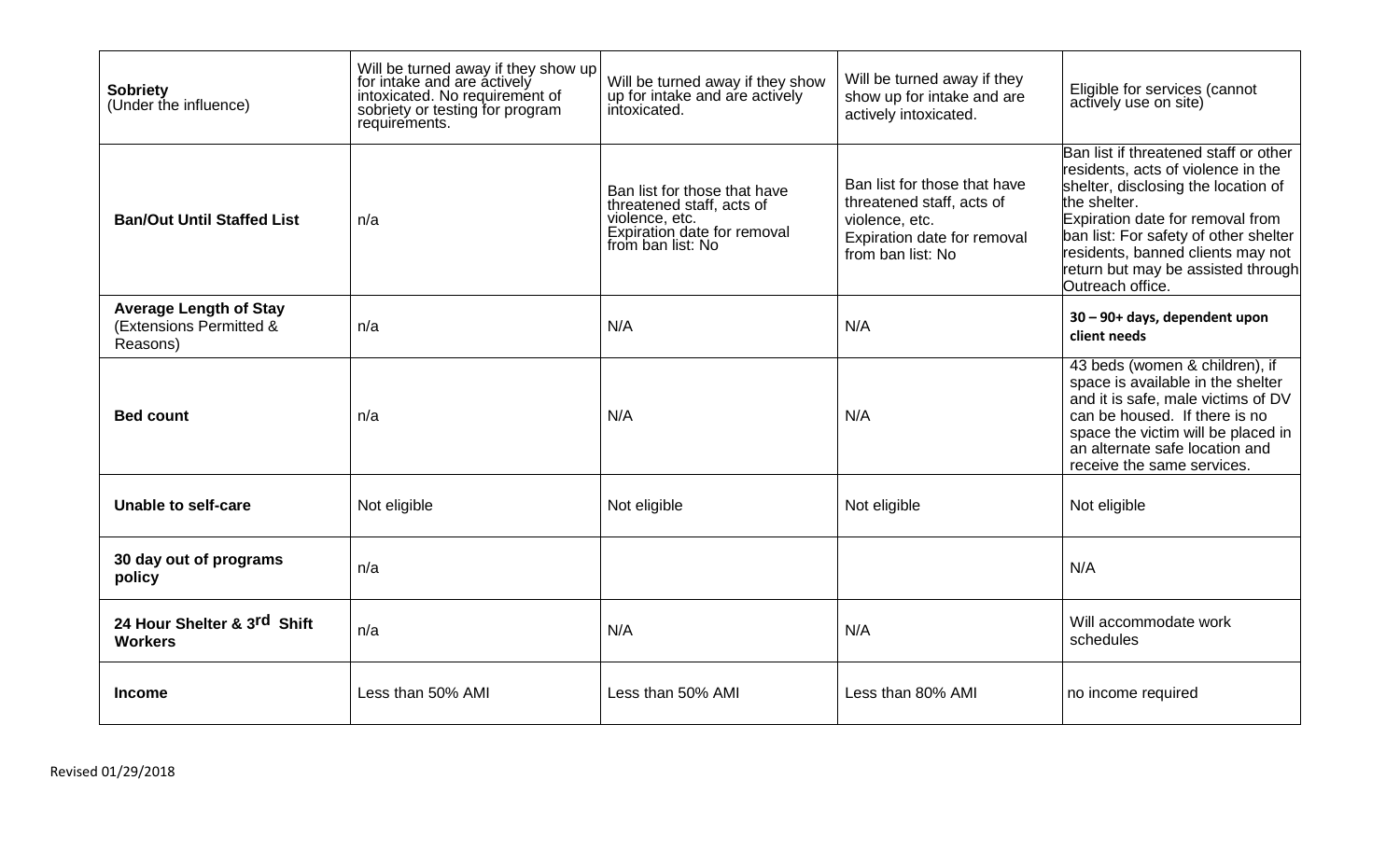| <b>Extra Criteria</b>                                               | Participants may be eligible with<br>Active Duty/Honorable/Under<br>honorable Conditions or Other<br>Than Honorable discharges | Client must be able to obtain<br>income in the next month(s) to<br>sustain their housing. Cannot<br>be waiting on disability<br>approval/hearing for income. | Housing is not available<br>without income. |                    |
|---------------------------------------------------------------------|--------------------------------------------------------------------------------------------------------------------------------|--------------------------------------------------------------------------------------------------------------------------------------------------------------|---------------------------------------------|--------------------|
| <b>Program Point of Contact</b><br><b>Telephone</b><br><b>Email</b> |                                                                                                                                |                                                                                                                                                              |                                             |                    |
| <b>Date Last Updated</b><br><b>Person Updated</b>                   | 08/01/17<br>M Morgan                                                                                                           | 08/21/17<br>L Dillard                                                                                                                                        | 08/21/17<br>L Dillard                       | 12/13/17<br>. Reis |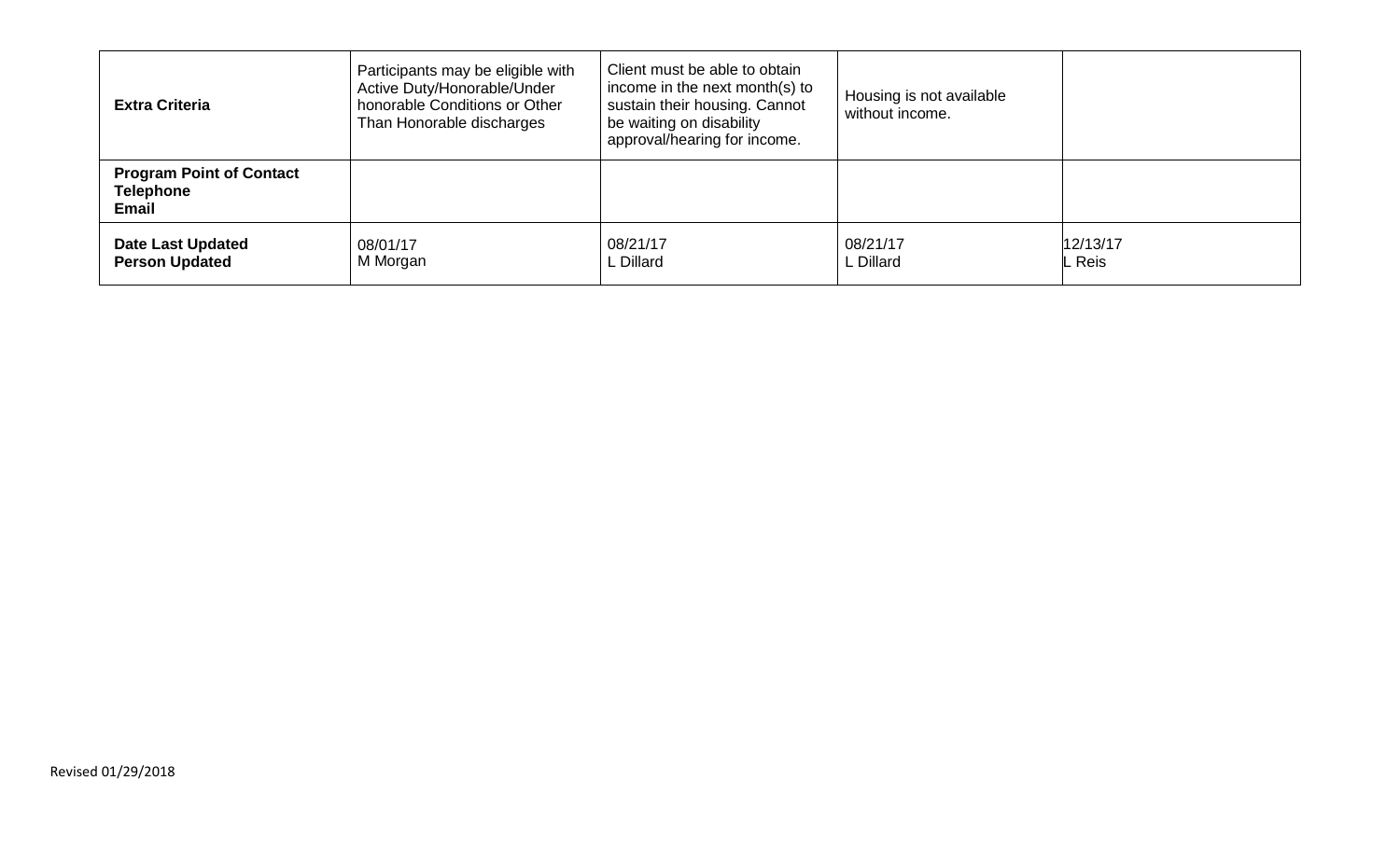| <b>Program Criteria</b>                                                                                          | <b>GA Department of Community<br/>Supervision</b><br><b>Rapid Rehousing</b>                                                                                                                                |  |  |
|------------------------------------------------------------------------------------------------------------------|------------------------------------------------------------------------------------------------------------------------------------------------------------------------------------------------------------|--|--|
| <b>Primary Eligibility</b>                                                                                       | Those recently released (within 120<br>days) from incarceration in a GA<br>State Correctional Facility. May be<br>able to assist those released from<br>Federal Institutions is resources are<br>available |  |  |
| <b>Criminal background</b><br>(Look back period,<br>open warrants, open<br>cases without plea, sex<br>offenders) | Open Warrants: No<br>Open Cases without plea: No<br>Sex offenders: Yes                                                                                                                                     |  |  |
| <b>Documentation</b><br><b>Required</b><br>(ID required, Social<br>Security Card, Birth<br>Certificates)         | ID, SS card, Birth Certificate: Not<br>required for entry. Will work<br>with client to obtain if needed.                                                                                                   |  |  |
| <b>In-take Hours</b><br>(Referral acceptance<br>hours, hours have to<br>arrive until)                            | 8:00 am to 4:30 pm MON - FRI                                                                                                                                                                               |  |  |
| <b>DI Accessible</b><br>(Wheelchair, Service<br>Animals, Hear/Visual<br>Impairment, Elevator)                    | <b>Wheelchair: Yes</b><br>Service Animals: Yes<br>Therapy Animals: Yes<br>Hear/Visual Impairment: Yes<br>Elevator: NA                                                                                      |  |  |
| <b>Gender Identification</b><br>(Transition/Transgendered)                                                       | Transition/Transgendered: yes                                                                                                                                                                              |  |  |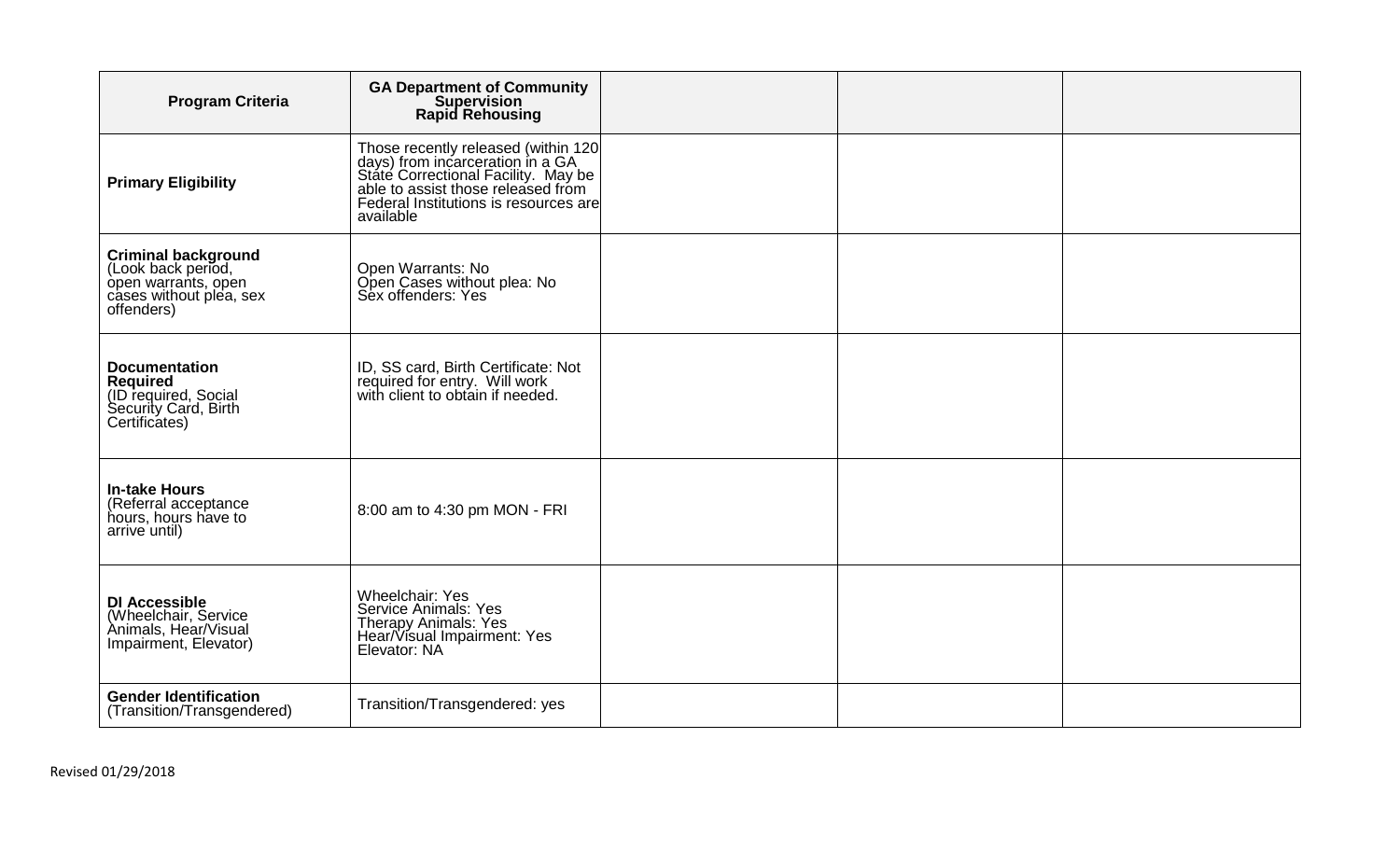| <b>Sobriety</b><br>(Under the influence)                             | Will be turned away if they show up<br>for intake and are actively<br>intoxicated. No requirement of<br>sobriety for program requirements.<br>Clients may be subjected to<br>random drug testing. |  |  |
|----------------------------------------------------------------------|---------------------------------------------------------------------------------------------------------------------------------------------------------------------------------------------------|--|--|
| <b>Ban/Out Until Staffed List</b>                                    | n/a                                                                                                                                                                                               |  |  |
| <b>Average Length of Stay</b><br>(Extensions Permitted &<br>Reasons) | n/a                                                                                                                                                                                               |  |  |
| <b>Bed count</b>                                                     | n/a                                                                                                                                                                                               |  |  |
| <b>Unable to self-care</b>                                           | Not eligible                                                                                                                                                                                      |  |  |
| 30 day out of programs<br>policy                                     | n/a                                                                                                                                                                                               |  |  |
| 24 Hour Shelter & 3rd Shift<br><b>Workers</b>                        | n/a                                                                                                                                                                                               |  |  |
| <b>Income</b>                                                        |                                                                                                                                                                                                   |  |  |
| <b>Extra Criteria</b>                                                |                                                                                                                                                                                                   |  |  |
| <b>Program Point of Contact</b><br><b>Telephone</b><br>Email         | <b>Nell Wilkins</b><br>404-831-9761<br>Nell.wilkins@dcs.ga.gov                                                                                                                                    |  |  |